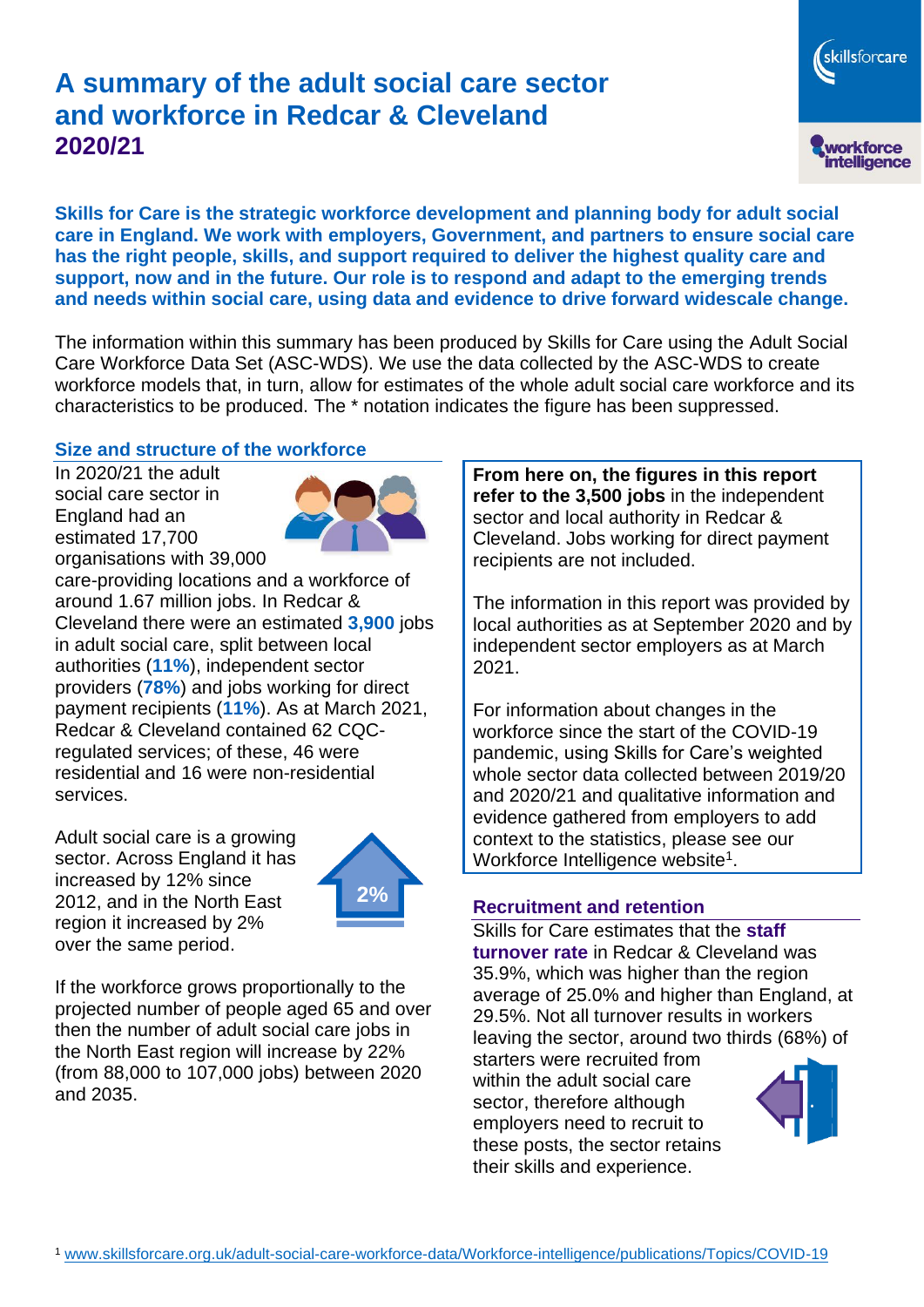Adult social care has an experienced 'core' of workers. Workers in Redcar & Cleveland had on average **7.9 years of experience in the sector** and 79% of the workforce had been working in the sector for at least three years.

Using both workforce intelligence evidence and our links with employers and stakeholders across England, we know that recruitment and retention is one of the largest issues faced by employers. We have many resources and tools available to help, for example the 'Values-based recruitment and retention toolkit'<sup>2</sup> and 'Seeing potential: widen your talent pool'. <sup>3</sup> For more information please visit: [www.skillsforcare.org.uk/recruitment-retention](http://www.skillsforcare.org.uk/recruitment-retention)

#### **Employment information**

We estimate Redcar & Cleveland had **3,500** adult social care jobs employed in the local authority and independent sectors. These included 250 managerial roles, 175 regulated professionals, 2,500 direct care (including 2,200 care workers), and 500 othernon-care proving roles.

The average number of **sickness days** taken in the last year in Redcar & Cleveland was 9.6, (10.2 in North East and 9.5 across England). With an estimated directly employed workforce of 3,300, this would mean employers in Redcar & Cleveland lost approximately **32,000 days to sickness in 2020/21**. In England levels of staff sickness have nearly doubled over the course of the pandemic between 2019/20 and 2020/21, in total around 6 million extra days were lost to sickness than in the year before.

Almost a third (28%) of the workforce in Redcar & Cleveland were on zero-hours contracts. Around a half (46%) of the workforce usually worked full-time hours and 54% were part-time.

#### **Chart 1. Proportion of workers on zero hours contracts by area**

| England            |  |
|--------------------|--|
| North East         |  |
| Redcar & Cleveland |  |



#### **Workforce demographics**

The majority (90%) of the workforce in Redcar & Cleveland were female, and the average age was 42.3 years old. Workers



aged 24 and under made up 12% of the workforce and workers aged over 55 represented 23%. Given this age profile approximately 800 people will be reaching retirement age in the next 10 years.

Nationality varied by region, in England 83% of the workforce identified as British, while in the North East region this was 96%. An estimated 98% of the workforce in Redcar & Cleveland identified as British, 1% identified as of an EU nationality and 1% a non-EU nationality, therefore there was a similar reliance on EU and non-EU workers.

#### **Pay**



Table 1 shows the full-time equivalent annual or hourly pay rate of selected job roles in Redcar & Cleveland (area), North East (region) and England.

All figures represent the independent sector as at March 2021, except social workers which represent the local authority sector as at September 2020. At the time of analysis, the National Living Wage was £8.72.

#### **Table 1. Average pay rate of selected job roles by area**

|                                 | <b>England</b> | <b>Region</b> | Area    |  |
|---------------------------------|----------------|---------------|---------|--|
| Full-time equivalent annual pay |                |               |         |  |
| Social Worker <sup>t</sup>      | £37,100        | £35,000       | £34,500 |  |
| Registered nurse                | £33,600        | £32,400       | £32,000 |  |
| Hourly pay                      |                |               |         |  |
| National Living<br>Wage         | £8.72          | £8.72         | £8.72   |  |
| Senior care worker              | £10.00         | £9.79         | £9.55   |  |
| Care worker                     | £9.29          | £9.05         | £8.77   |  |
| Support and<br>outreach         | £9.53          | £9.36         | £8.84   |  |

†Local authority social workers only.

Please note that pay varies by sector, with local authority pay generally being higher than independent sector pay.

[www.skillsforcare.org.uk/vba](http://www.skillsforcare.org.uk/vba)